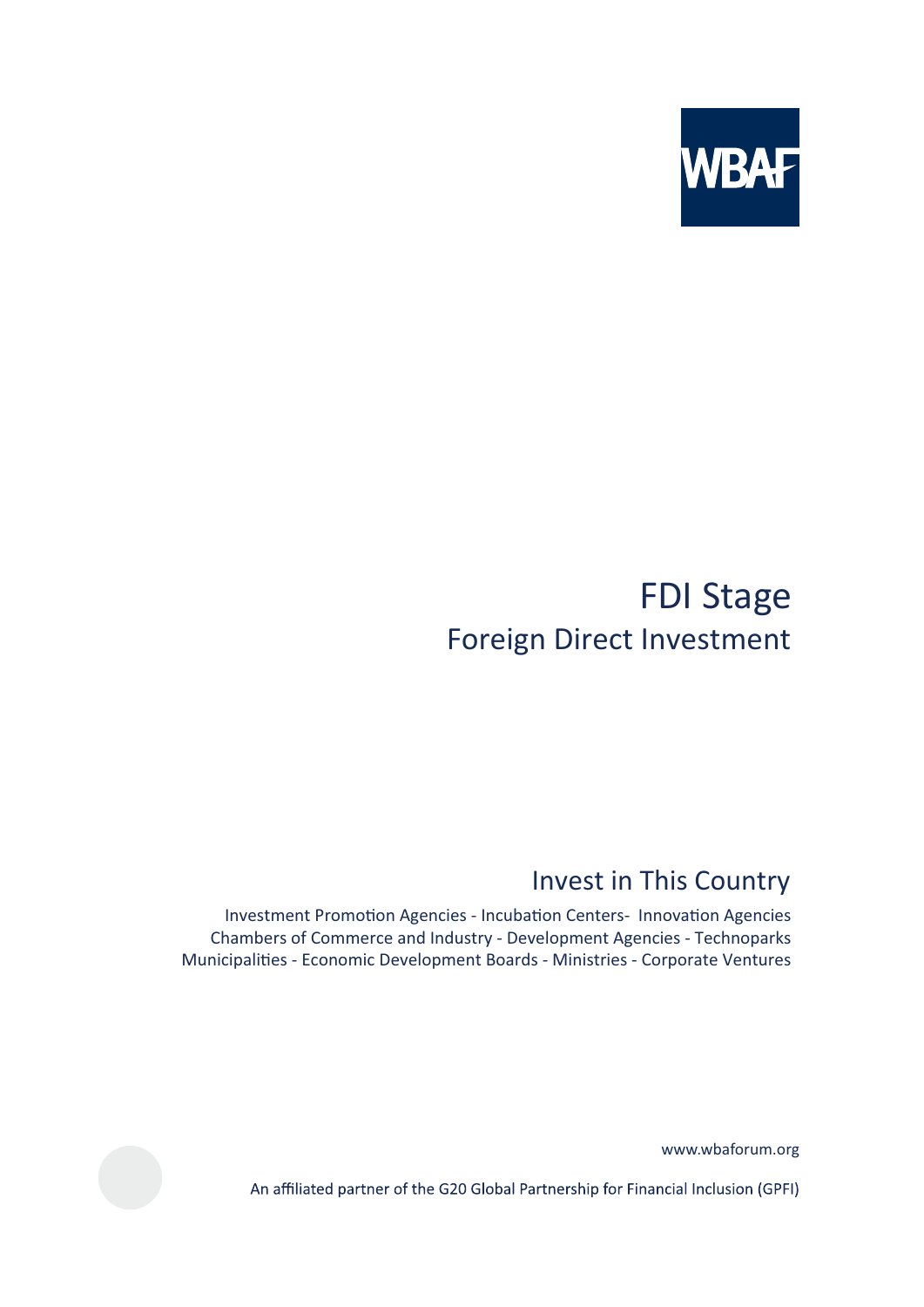## **Chairman's Statement**

In the past, inventions were important for the economic development of societies. In the 21stcentury, however, it is not invention but innovation that counts.

In those earlier times, entrepreneurial skills were not needed to get an invention to the market because it was a seller's economy, where customers were ready to buy anything new. Times have changed, and the rules of the game have changed. Today's inventors need more than just a clever idea. They need a complex set of skills to move their innovative idea into the market and to ensure it succeeds.

Ours is the age of the entrepreneur (the buzz word of our century). The current, highly competitive economic environment means that scaling up businesses demands special skills of entrepreneurs, who are obliged to secure financing as quickly as possible.Yet finance alone is not sufficient to create global success stories. The entrepreneur needs not simply finance, but the best finance.

where the best marrest.<br>The best finance is a miracle that happens when one is able to combine money, know-how, mentorship and networking. This is perhaps better termed smart finance.

Consider the various sources of finance available to entrepreneurs: Beyond basic bootstrapping, there are corporate ventures, angel investors, crowdfunding platforms, accelerators, VCs, banks, public grants, co-investment funds, business plan competitions, technology transfer offices, family offices, private equity investors and stock exchanges. With the notable exception of angel investors, all these sources provide only money, nothing more.

The only true sources of smart finance are angel investors, who are able to influence a country's economic development by providing more than just money to entrepreneurs and SMEs. They contribute their own know-how, provide mentorship, and share their own networks in contributing to the businesses they invest in. They are thus the main drivers of innovation and the natural leaders of the world's early-stage investment markets and global startup economy.

In 2018, more than 300,000 angel investors invested more than \$26 billion in startups in the US, and more than 310,000 angel investors invested more than 9 billion Euro in Europe. The estimated total global market size of angel investment is over \$50 billion every year. Angel investors support entrepreneurs in starting up, and they support SMEs as they scale up their businesses, creating hundreds of thousands of new jobs worldwide every year.

It is rewarding to see that governments around the world have understood the importance of angel investment for boosting their economies. During the Presidential Summit on Entrepreneurship in 2010, President Obama's response to concerns I expressed about making available public grants for entrepreneurs was promising. In a special meeting with me, he agreed with and supported my position on the importance of angel investors in terms of converting public money to 'smart money', that is, cash that is invested by parties who are experienced, well-informed, and well connected.

Many governments, particularly in Europe, offer generous tax incentives for angel investors. The UK and Turkey have already passed angel investment legislation to support such a system. A number of Middle East countries, particularly in the GCC, have discovered the angel investment system and are keen to pursue it because, among other key reasons, it is 100% compatible with Islamic investment principles. In fact, the Islamic Development Bank included angel investment on the list of recommendations proposed for consideration at its annual conference in Jakarta, in May 2016.

## **WBAF - FDI Scheme: World-Class Investment**

As an affiliated partner of the G20 Global Partnership for Financial Inclusion (GPFI), the World Business Angels Investment Forum aims to empower the world economy by connecting startup economies with the main players of the Foreign Direct Investment (FDI) ecosystem. The ultimate goal is to pave the way for world-class investments by engaging economic development boards, regional development agencies, investment promotion agencies, chambers of commerce and industry, business councils, government ministries, and economic development departments of municipalities, which will contribute to the creation of jobs, social justice and wealth for local economies.

#### **Global Foreign Direct Investment Stage (GFDI)**

WBAF holds that, with the participation of individuals in multiple sectors and from all parts of society, real progress can be achieved. One way WBAF encourages cooperation at both individual and institutional levels is to promote and support engagement with the global FDI ecosystem. The mechanism is WBAF's Global Foreign Direct Investment Stage (GFDI), to be held annually at its World Congress.

#### **Invest in This Country**

The Global Foreign Direct Investment Stage (GFDI) is a global convergence of various entities ranging from economic development board leaders to investment promotion agency executives, all of whom come to share with global investors the unique opportunities in their respective countries. The GFDI is tasked with identifying emerging trends and furthering the Forum's mission of easing access to finance for projects that have high potential for delivering a good return on investment.

#### **New opportunities for the FDI ecosystem**

The financing of emerging high-growth-potential businesses through angel investment and investments from VCs and CVCs are at record levels, despite negative global FDI trends.

WBAF believes that, by combining regular contributions from the numerous dynamic players of early and post-early stage equity and capital markets around the world, we all benefit from shared learning, better networks and increased exposure.

We therefore invite all players of the FDI ecosystem to discover opportunities in equity and capital markets, the startup economy, and innovation ecosystems. We encourage corporations and individuals to make cross-border investments and co-investments that will leverage the capacity of FDI and angel investments globally.

#### *WBAF World Congress 2020*

Global Foreign Direct Investment Stage (GFDI): Invest in This Country 17 & 18 February 2020- Swissotel The Bosphorus Istanbul www.wbaf2020.istanbul

As the Chair of the World Business Angels Investment Forum, I invite you to join our global efforts to ease access to smart finance to create more jobs and more social justice worldwide. By working together across borders, with a common vision, and with these smart dynamics in mind, we are well placed to bring about positive change in the global economy.

Yours sincerely,

Buybary Slfunta

Baybars Altuntas Chairman of the Board of Directors, World Business Angels Investment Forum Baybars.Altuntas@wbaforum.org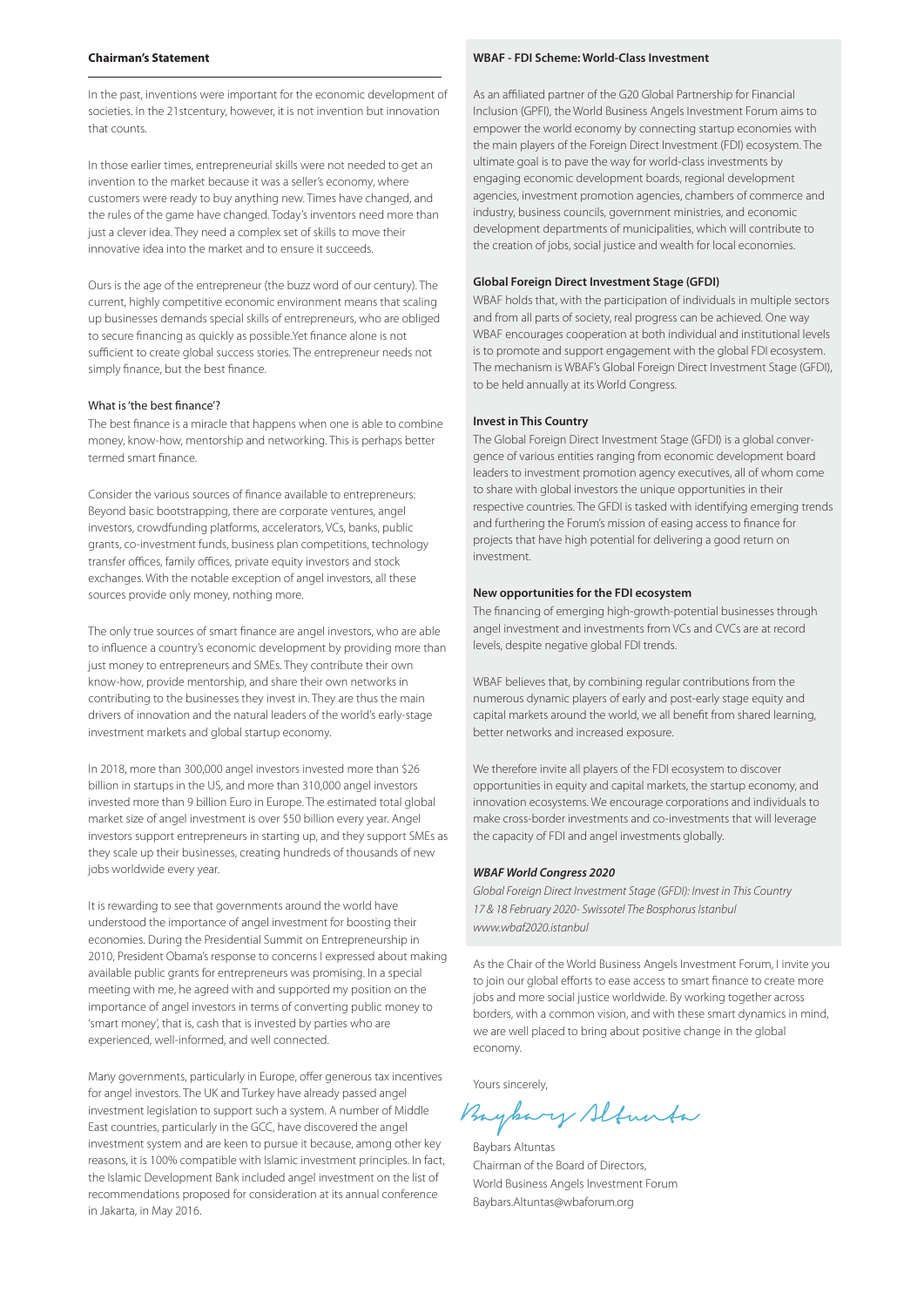| Sqm            | <b>EUR</b><br>per sqm | <b>Total</b><br><b>Budget</b> | Exhibition<br>Booth    | <b>Company Profile</b><br>in the Congress<br><b>Booklet</b> | Logo on<br>Website | Logo on<br><b>Main Screen</b> | Press Release in<br><b>Angel Investor</b><br>Review |
|----------------|-----------------------|-------------------------------|------------------------|-------------------------------------------------------------|--------------------|-------------------------------|-----------------------------------------------------|
| $\overline{4}$ | 1250                  | 5000 €                        | 1 Table<br>+2 Chairs   | 200 words                                                   | N/A                | N/A                           | N/A                                                 |
| 6              | 1250                  | 7500 €                        | 1 Table<br>+2 Chairs   | 200 words                                                   | N/A                | N/A                           | N/A                                                 |
| 8              | 1250                  | 10000€                        | 2 Tables<br>+4 Chairs  | 200 words                                                   | N/A                | N/A                           | N/A                                                 |
| 10             | 1250                  | 12500€                        | 2 Tables<br>+4 Chairs  | 200 words                                                   | N/A                | N/A                           | N/A                                                 |
| 12             | 1200                  | 14400€                        | 3 Tables<br>+6 Chairs  | 200 words                                                   | Yes                | Yes                           | Yes                                                 |
| 14             | 1100                  | 15000€                        | 3 Tables<br>+6 Chairs  | 200 words                                                   | Yes                | Yes                           | Yes                                                 |
| 16             | 1000                  | 16000€                        | 4 Tables<br>+8 Chairs  | 200 words                                                   | Yes                | Yes                           | Yes                                                 |
| 18             | 1000                  | 18000€                        | 4 Tables<br>+8 Chairs  | 200 words                                                   | Yes                | Yes                           | Yes                                                 |
| 20             | 1000                  | 20000€                        | 5 Tables<br>+10 Chairs | 200 words                                                   | Yes                | Yes                           | Yes                                                 |
| 22             | 1000                  | 22000€                        | 5 Tables<br>+10 Chairs | 200 words                                                   | Yes                | Yes                           | Yes                                                 |
| 24             | 950                   | 22800€                        | 6 Tables<br>+12 Chairs | 200 words                                                   | Yes                | Yes                           | Yes                                                 |
| 26             | 950                   | 24700€                        | 6 Tables<br>+12 Chairs | 200 words                                                   | Yes                | Yes                           | Yes                                                 |
| 28             | 950                   | 26600€                        | 7 Tables<br>+14 Chairs | 200 words                                                   | Yes                | Yes                           | Yes                                                 |
| 30             | 950                   | 28500€                        | 7 Tables<br>+14 Chairs | 200 words                                                   | Yes                | Yes                           | Yes                                                 |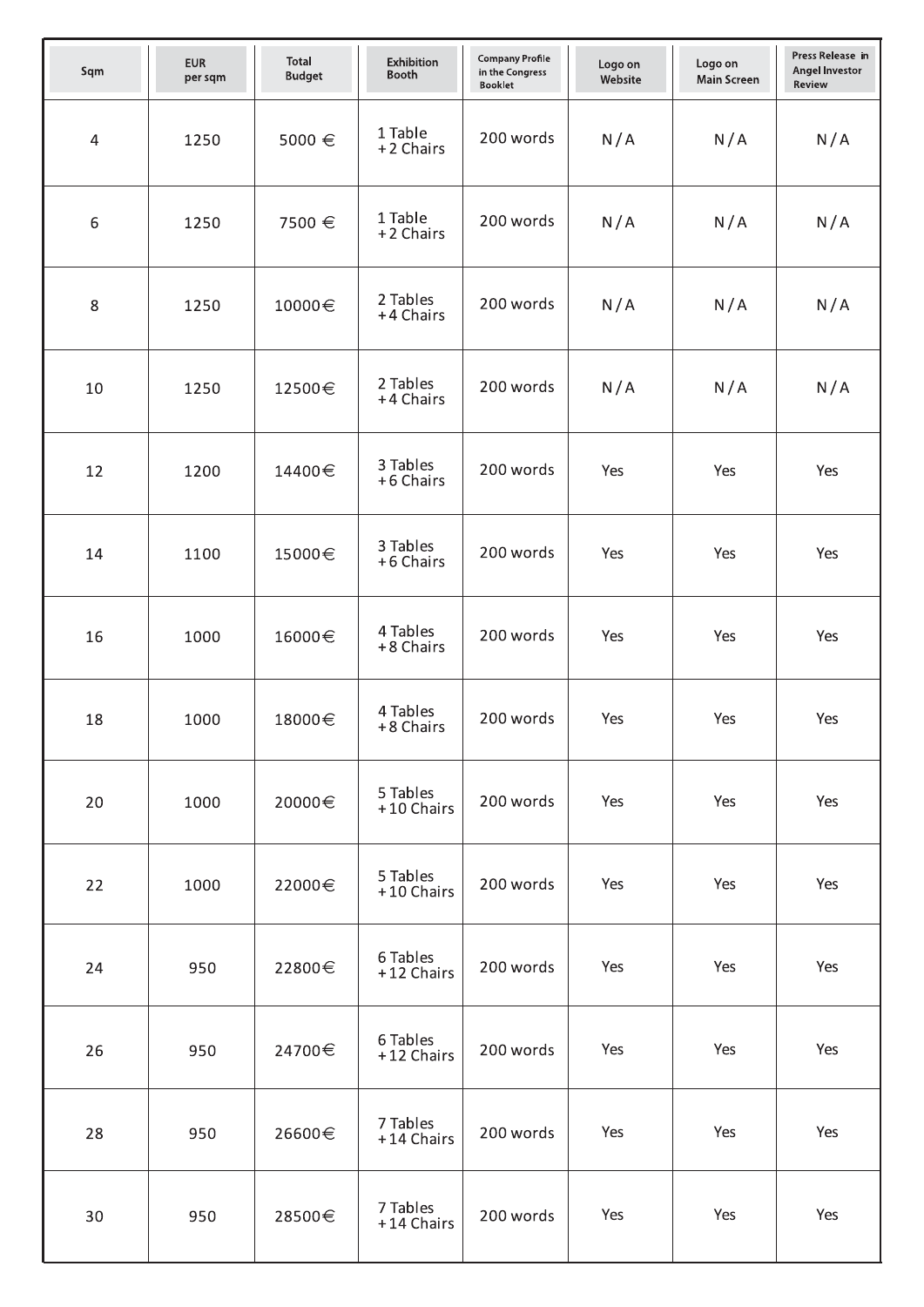| Pitching<br>at GFRS   | Presentation<br>on FDI Stage | <b>VIP Ticket</b>       | <b>Startup Ticket</b> | <b>Panel Speaker</b> | Investment<br><b>Readiness</b><br>Workshop | Investor<br><b>Booklet</b> | Presentation<br>at a VIP Lunch |
|-----------------------|------------------------------|-------------------------|-----------------------|----------------------|--------------------------------------------|----------------------------|--------------------------------|
| N/A                   | N/A                          | 1 VIP<br><b>Ticket</b>  | N/A                   | N/A                  | N/A                                        | N/A                        | Minister<br>5 Minutes          |
| N/A                   | N/A                          | 1 VIP<br><b>Ticket</b>  | N/A                   | N/A                  | N/A                                        | N/A                        | Minister<br>5 Minutes          |
| N/A                   | N/A                          | 1 VIP<br><b>Ticket</b>  | N/A                   | N/A                  | N/A                                        | N/A                        | Minister<br>5 Minutes          |
| N/A                   | N/A                          | 1 VIP<br>Ticket         | N/A                   | N/A                  | N/A                                        | N/A                        | Minister<br>5 Minutes          |
| 1 Startup<br>Venture  | 15 min                       | 2 VIP<br>Tickets        | 2 Tickets             | 1 Speaker            | 2 Co-Founders                              | 1 Startup<br>Venture       | Minister<br>10 Minutes         |
| 2 Startup<br>Ventures | 15 min                       | 2 VIP<br>Tickets        | 4 Tickets             | 1 Speaker            | 4Co-Founders                               | 2 Startup<br>Ventures      | Minister<br>10 Minutes         |
| 3 Startup<br>Ventures | 30 min                       | 2 VIP<br><b>Tickets</b> | 6 Tickets             | 1 Speaker            | 6 Co-Founders                              | 3 Startup<br>Ventures      | Minister<br>10 Minutes         |
| 4 Startup<br>Ventures | 30 min                       | 2 VIP<br>Tickets        | 8 Tickets             | 1 Speaker            | 8 Co-Founders                              | 4 Startup<br>Ventures      | Minister<br>10 Minutes         |
| 5 Startup<br>Ventures | 45 min                       | 2 VIP<br>Tickets        | 10 Tickets            | 1 Speaker            | 10 Co-Founders                             | 5 Startup<br>Ventures      | Minister<br>10 Minutes         |
| 5 Startup<br>Ventures | 45 min                       | 2 VIP<br>Tickets        | 10 Tickets            | 1 Speaker            | 10 Co-Founders                             | 5 Startup<br>Ventures      | Minister<br>10 Minutes         |
| 6 Startup<br>Ventures | 60 min                       | 3 VIP<br>Tickets        | 12 Tickets            | 2 Speakers           | 12 Co-Founders                             | 6 Startup<br>Ventures      | Minister<br>15 Minutes         |
| 6 Startup<br>Ventures | 60 min                       | 3 VIP<br>Tickets        | 12 Tickets            | 2 Speakers           | 12 Co-Founders                             | 6 Startup<br>Ventures      | Minister<br>15 Minutes         |
| 7 Startup<br>Ventures | 60 min                       | 3 VIP<br><b>Tickets</b> | 14 Tickets            | 2 Speakers           | 14 Co-Founders                             | 7 Startup<br>Ventures      | Minister<br>15 Minutes         |
| 7 Startup<br>Ventures | 60 min                       | 3 VIP<br>Tickets        | 14 Tickets            | 2 Speakers           | 14 Co-Founders                             | 7 Startup<br>Ventures      | Minister<br>15 Minutes         |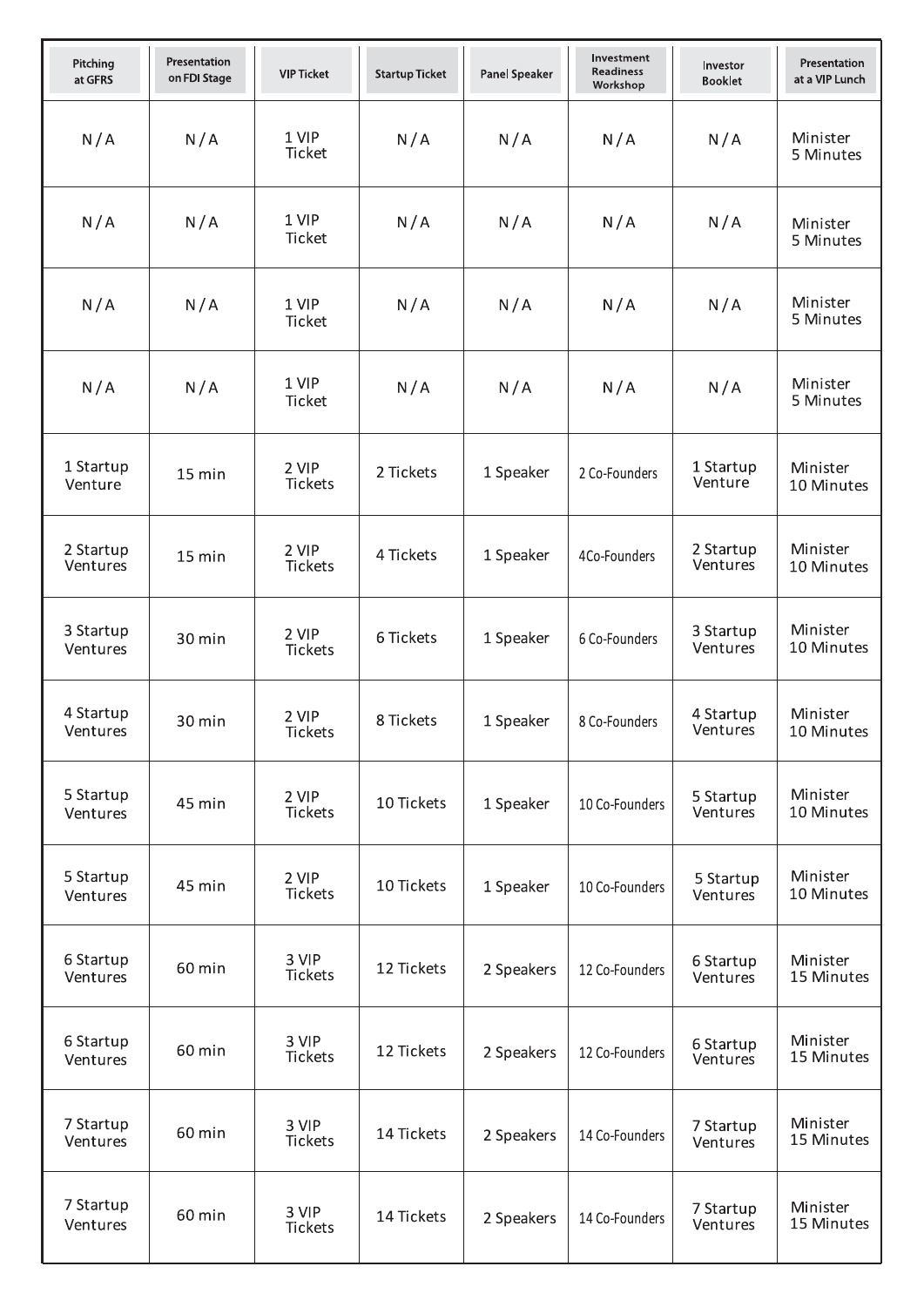## **Booking Policies**

#### **Exhibition Booth**

You are allowed to use your booth from 7.30 a.m. to 6 p.m. on Monday and Tuesday, 17 and 18 February 2020.

#### **Exhibition equipment**

One table and two chairs are provided for each 4m2 of booth space. Your exhibition booth design

After you have completed your booking, you will receive contact information for the company that is authorized to assist you in case you need support in designing your boot and/or hiring equipment such as a TV, projector or laptop. You will also receive the technical specifications of the booth and a photo of last year's booths, to give you an idea.

#### **Company Profile in the Congress Booklet**

The WBAF Congress Booklet will feature the logo and an abstract of not more than 200 words about your investment promotion agency/ institution/agency/chamber/development agency/technopark/municipality/economic development board/country/ministry/corporate.

#### Sample:

https://wbaforum.org/upload/WBAFkatalogENSON\_kzw.pdf

#### **Logo on the WBAF Website**

Your logo will be featured in the popup of the official congress website for the next 3 years.

## Sample: www.wbaf2019.istanbul

## **Logo on the Main Screen**

Your logo will be featured on the two main screens of the main hall on 17 February 2019 and during the Grand Opening Ceremony. Please check the screens in the following video to have an idea about how logos appear.

#### Sample: https://wbaforum.org/Re-Live-2019

Your logo will be featured on the back cover of the WBAF Congress Booklet, too. Please check the back cover of the congress booklet shown at the link below:

Sample: https://wbaforum.org/upload/WBAFkatalogENSON\_kzw.pdf

#### **Press Release in Angel Investor Review**

A press release about the participation of your investment promotion agency/ institute/agency/chamber/technopark/municipality/economic development board/country/ministry/corporate to the World Congress will be featured in the Angel Investor Review, the world's leading online news site on equity and capital markets, with more than 50,000 visitors a month.

#### Sample Press Release:

http://angel-investor.review/spain-trade-and-investment-agency-icex-joins-the-world-congress-of-angel-investors-with-a-strong-delegatio n/

#### **Pitching at GFRS**

The WBAF Global Startup Committee will scoring startups proposed by you for the Global Fundraising Stage (GFRS). After being scored, the startups will be categorized as either A or B.

Category A: This designation offers the opportunity to pitch on the Global Fundraising Stage and includes 2 compli

mentary congress passes and an exhibition booth.

Categories B: This designation offers the opportunity to showcase your startup venture at your exhibition booth during the congress. Although it does not include pitching, it includes 2 complimentary startup tickets for each startup venture.

Sample: If you book 16sqm for your booth, you are allowed to bring with you 3 startup ventures (6 co-founders) free of charge. This does not mean all 3 startup ventures will pitch on the stage, however. After the WBAF Global Startup Committee completes its scoring of these 3 startup ventures, some or all of them or maybe none of them will be invited to pitch on the GFRS Stage. For full details about the process, please review the Global Fundraising Stage Document. Please note that the ones who are not accepted for pitching can still join your delegation, and 1 free startup ticket will be presented to each founder of each startup. A maximum of 2 free startup tickets are presented per startup venture.

#### More than two people for each startup venture?

Please buy tickets for them in the 'Each out of the two participants' box. The price for each person beyond the two founders is €250.

#### Pitching schedule (Category A only)

On the Global Fundraising Stage, 3-minute startup pitches will be held on Tuesday, 18 February 2020. Exact times will be confirmed later.

#### Deadlines/ Applications

To learn about timelines/deadlines, delivering investor deck and info of your startups for scoring, please download this document: https://wbaforum.org/upload/07GFRS\_2020\_745.pdf

#### Sample Video:

https://wbaforum.org/GlobalFund/Sample-pitching-on-the-Global-Fundraing-Stage/6

## **Presentation on the FDI Stage**

This designation offers the opportunity to make a presentation on the Foreign Direct Investment Stage of the World Congress. The amount of presentation time depends on the package you book; options vary from 10 to 60 minutes. You are invited to make a presentation to share information about unique investment opportunities available in your country, co-investment fund opportunities, best practices in your city, technopark or country, or any topic you find relevant to the needs of investment decision-makers.

For 60-minute presentations, the WBAF team will assist you in developing a tailor-made presentation flow to optimize your presentation.

#### Presentation schedule:

Presentations on the FDI Stage will be on Tuesday, 18 February 2020. Exact times will be confirmed later.

#### **VIP Ticket**

Please note that VIP tickets/passes include following:

- Full pass to the Grand Opening Ceremony
- Full pass to all summits of the World Congress
- Full pass to all Business School Masterclasses and Workshops
- Full pass to the exhibition booth area
- VIP lunches with government ministers on Monday and Tuesday
- VIP reception on Monday
- VIP Gala Dinner and the World Excellence Awards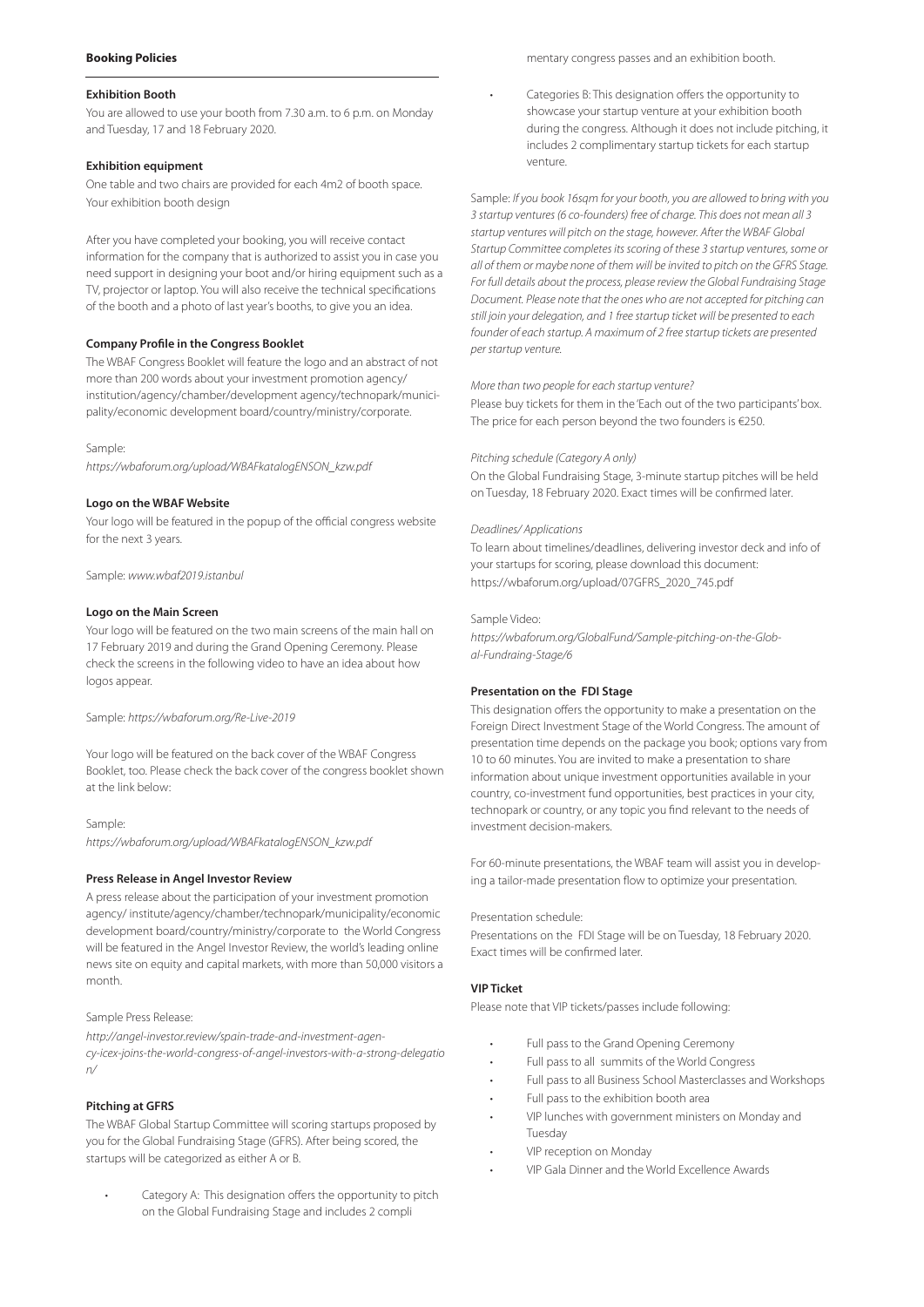## **Startup Ticket**

Please note that startup tickets/passes include the followings:

- Full pass to the Grand Opening Ceremony
- Full pass to all summits of the World Congress
- Full pass to all Business School Masterclasses and Workshops
- Full pass to the exhibition booth area
- Full pass to the Investment Readiness Workshop on Monday
- 10 minutes of one-to-one mentoring with a WBAF mentor

#### **Panel Speaker**

You can propose a speaker for a relevant panel discussion that will take place on Tuesday, 18 February 2020. It is up to the WBAF Steering Committee to decide and confirm speakers.

## Sample:

Here you can watch various panel discussion formats to have an idea about World Congress discussions.

https://www.wbaforum.org/Re-Live-2019

## **Investment Readiness Workshop**

Startups that will pitch on the Global Fundraising Stage are encouraged to join this workshop on Monday, 17 February 2020 at the Fuji 2 Hall of the Swissotel The Bosphorus Istanbul from 2.30 p.m. to 4.30 p.m. Startups coming with a delegation but who will not pitch at GFRS 2020 are welcome to join, too.

We will arrange 10-minute one-to-one meetings with WBAF mentors in the same room between 4.30 p.m. and 5.30 p.m. One-to-one mentorship sessions are only for startups who will pitch. Each startup venture will have one mentoring session. Two co-founders can join at the same time. Exact times will be confirmed later.

#### **Investor Booklet**

Each startup venture will be featured in the GFRS Investor Booklet 2020. A separate document will be sent to you to collect all information needed from startup ventures.

#### Sample:

Here you can review the 2019 GFRS Investor Booklet to have an idea about the format.

https://issuu.com/wbaforum/docs/startup2019

## **Presentation at a VIP Lunch**

If your delegation includes a mayor, a governor, a government minister, a prime minister or the president of your country, we will be happy to give them the floor for 5 to 15 minutes at the VIP Lunch on Monday or Tuesday to talk about opportunities in their country. Around 200 VIP investors from around the world will be joining the VIP lunches. Please note that simultaneous interpretation is not available, so the speaker is expected to deliver the speech in English.

### Sample Video:

Here you can watch a presentation of the Innovation Minister of the Republic of Kosovo.

https://youtu.be/LP4RppMvwaY

## **Additional Notes**

- 1. Lunch: A free lunchbox will be provided for each co-founder and exhibition booth personnel on both days of the exhibition.
- 2. The language of the conference is English. Simultaneous interpretation will not be provided.
- 3. Book your flights and hotel accommodation
	- a. Flights Turkish Airlines, the official airline for WBAF 2020, is offering special discounts to WBAF delegates. You will receive your discount code automatically when you make your booking for GFRS 2020.
	- b. Accommodation You can book your room at the Swissotel The Bosphorus through the WBAF 2020 website. The Swissotel rates may not compatible with startup budgets, so WBAF recommends you check other hotel options in the area around the Swissotel.
- 4. Confirm visa requirements

 Please check with the Turkish Embassy or Consulate in your country to learn if you need a visa to enter Turkey.

5. Payment

 The full amount of the booked packages is due within 7 (seven) days after receipt of the invoice. If the payment has not reached the WBAF bank account within 7 days, the allocation of the booth and the booking of a sponsor package cannot not be guaranteed.

6. Floor Plan

 It is understood that WBAF reserves the right, in the interests of optimum footfall control and exhibit exposure, to relocate exhibits that may be affected by a change in the floor plan.

 The exhibition space allocation will be done on a first-come, first-serve basis: the date of receipt of the booking form by the WBAF will be used as a reference.

7. Exhibition Booth Personnel Pass

 The exhibition booth personnel passes and delegate registrations will be bookable online through the registration link or a form that will be sent at a later time. The passes are for the exhibition booth staff only and are not transferable. One free exhibition booth personnel pass will be issued for each 4 sqm of booth space.

8. Disclaimer

 In case of reasons beyond our control, WBAF has the right to alter or cancel the World Congress or any arrangements, timetables, plans or other events on the agenda. The participants, exhibitors and sponsors shall not be entitled to any compensation for damage that results from such alteration or cancellation. Furthermore, with the exception of any willful damage or gross negligence committed by WBAF, WBAF shall not at any time be liable for any direct or indirect damage, including consequential and immaterial damage, caused by participants who fail to comply with any provision of this document.

You are responsible for any damage occurring to exhibition booth materials and hotel belongings as a result of mistakes of your exhibition booth staff. You are required to leave the exhibition booth by 6 p.m. on Tuesday. Any document, brochure, or exhibition booth material belonging to you will be kept until 7 p.m. After 7pm, they will be sent to the waste center of the hotel and you will not be able to access them.

Please note that neither WBAF nor the hotel administration accepts any deliverable sent by courier before, during, or after the congress. The pass tickets issued as part of your package cannot be used by registrants from other companies.

The information that you provide to WBAF will be used to ensure that we provide you with products and services that best meet your needs. This may include the promotion of WBAF products and services by post and/or electronic means. Your information will also be used to produce event materials, including badges.